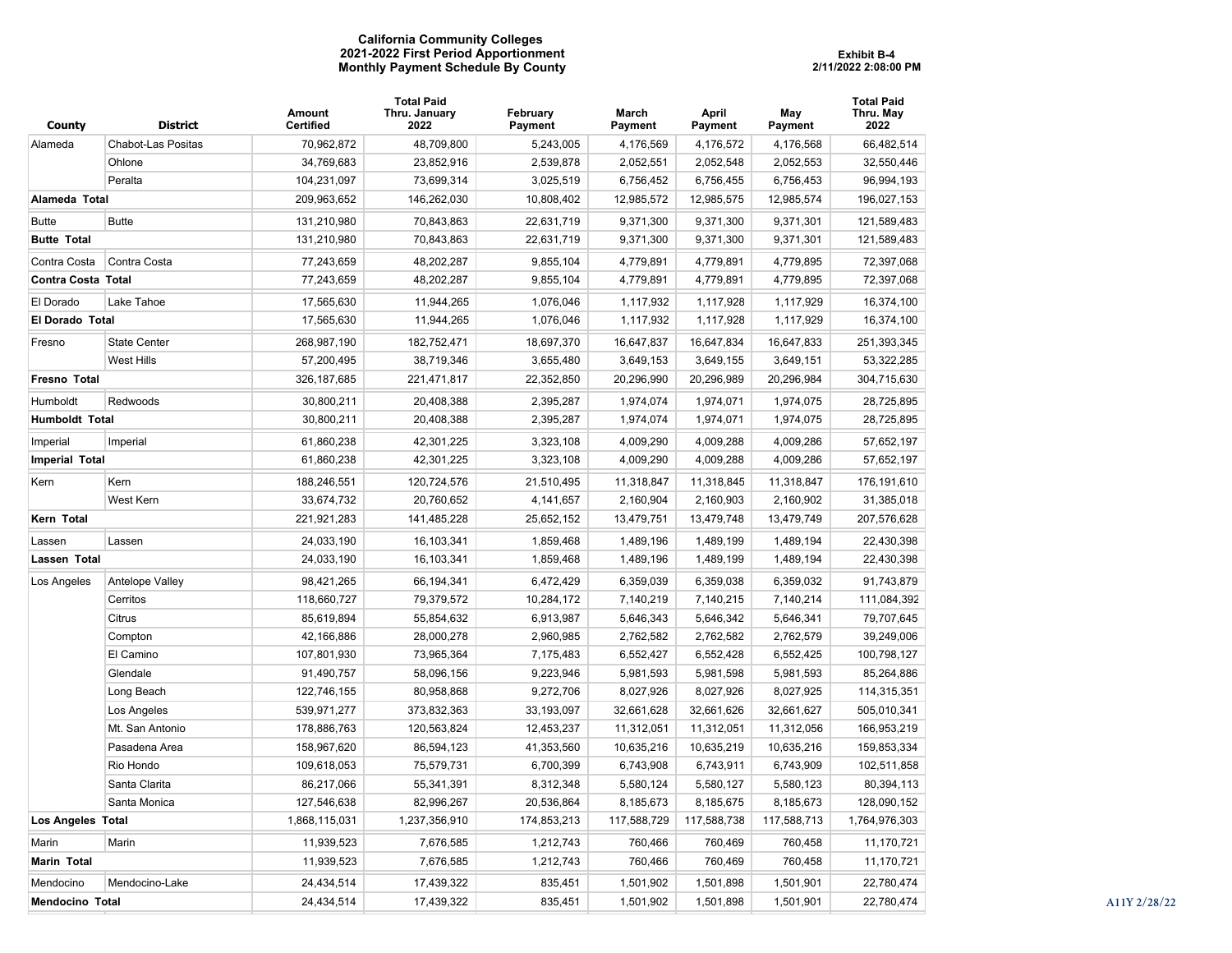## **California Community Colleges 2021-2022 First Period Apportionment Exhibit B-4 Monthly Payment Schedule By County 2/11/2022 2:08:00 PM**

| Merced                      | Merced               | 76,968,336  | 52,330,716  | 5,319,004  | 4,763,521  | 4,763,515  | 4,763,518  | 71,940,274  |
|-----------------------------|----------------------|-------------|-------------|------------|------------|------------|------------|-------------|
| <b>Merced Total</b>         |                      | 76,968,336  | 52,330,716  | 5,319,004  | 4,763,521  | 4,763,515  | 4,763,518  | 71,940,274  |
| Monterey                    | Hartnell             | 39,524,691  | 28,468,490  | 1,211,509  | 2,417,082  | 2,417,078  | 2,417,081  | 36,931,240  |
|                             | Monterey Peninsula   | 20,672,156  | 16,373,444  | $\pmb{0}$  | 0          | 1,050,123  | 1,548,730  | 18,972,297  |
| <b>Monterey Total</b>       |                      | 60,196,847  | 44,841,934  | 1,211,509  | 2,417,082  | 3,467,201  | 3,965,811  | 55,903,537  |
| Napa                        | Napa Valley          | 13,582,504  | 9,197,911   | 1,091,642  | 820,194    | 820,192    | 820,193    | 12,750,132  |
| Napa Total                  |                      | 13,582,504  | 9,197,911   | 1,091,642  | 820,194    | 820,192    | 820,193    | 12,750,132  |
| Orange                      | Coast                | 75,194,116  | 50,148,817  | 7,176,800  | 4,448,706  | 4,448,713  | 4,448,708  | 70,671,744  |
|                             | North Orange County  | 146,242,745 | 103,238,580 | 9,827,801  | 8,127,697  | 8,127,696  | 8,127,696  | 137,449,470 |
|                             | Rancho Santiago      | 154,056,315 | 91,120,275  | 20,885,645 | 10,412,672 | 10,412,677 | 10,412,670 | 143,243,939 |
|                             | South Orange County  | 64,594,636  | 43,657,367  | 5,058,394  | 3,956,792  | 3,956,789  | 3,956,789  | 60,586,131  |
| Orange Total                |                      | 440,087,812 | 288,165,039 | 42,948,640 | 26,945,867 | 26,945,875 | 26,945,863 | 411,951,284 |
| Placer                      | Sierra               | 33,946,065  | 23,404,387  | 2,526,273  | 1,995,492  | 1,995,491  | 1,995,492  | 31,917,135  |
| <b>Placer Total</b>         |                      | 33,946,065  | 23,404,387  | 2,526,273  | 1,995,492  | 1,995,491  | 1,995,492  | 31,917,135  |
| Plumas                      | <b>Feather River</b> | 12,653,457  | 8,474,077   | 657,781    | 868,454    | 868,452    | 868,455    | 11,737,219  |
| <b>Plumas Total</b>         |                      | 12,653,457  | 8,474,077   | 657,781    | 868,454    | 868,452    | 868,455    | 11,737,219  |
| Riverside                   | Desert               | 44,809,657  | 31,680,750  | 0          | 2,357,708  | 3,486,783  | 3,486,779  | 41,012,020  |
|                             | Mt. San Jacinto      | 72,699,936  | 50,757,627  | 2,383,868  | 4,811,632  | 4,811,632  | 4,811,631  | 67,576,390  |
|                             | Palo Verde           | 28,752,308  | 20,430,413  | 1,240,552  | 1,741,303  | 1,741,302  | 1,741,302  | 26,894,872  |
|                             | Riverside            | 217,761,298 | 135,766,521 | 20,064,019 | 15,302,342 | 15,302,348 | 15,302,343 | 201,737,573 |
| <b>Riverside Total</b>      |                      | 364,023,199 | 238,635,311 | 23,688,439 | 24,212,985 | 25,342,065 | 25,342,055 | 337,220,855 |
| Sacramento                  | Los Rios             | 295,363,095 | 203,294,970 | 13,943,359 | 19,264,157 | 19,264,155 | 19,264,159 | 275,030,800 |
| Sacramento Total            |                      | 295,363,095 | 203,294,970 | 13,943,359 | 19,264,157 | 19,264,155 | 19,264,159 | 275,030,800 |
| San                         | <b>Barstow</b>       | 30,143,659  | 20,371,285  | 1,837,393  | 1,953,864  | 1,953,857  | 1,953,859  | 28,070,258  |
| Bernardino                  | Chaffey              | 98,334,422  | 66,810,868  | 4,200,061  | 6,708,273  | 6,708,272  | 6,708,267  | 91,135,741  |
|                             | Copper Mt.           | 19,882,874  | 13,096,762  | 1,361,815  | 1,340,035  | 1,340,030  | 1,340,036  | 18,478,678  |
|                             | San Bernardino       | 113,623,767 | 75,887,045  | 6,967,476  | 7,580,448  | 7,580,449  | 7,580,447  | 105,595,865 |
|                             | <b>Victor Valley</b> | 67,739,440  | 41,708,022  | 5,982,874  | 4,992,710  | 4,992,706  | 4,992,715  | 62,669,027  |
| San Bernardino Total        |                      | 329,724,162 | 217,873,982 | 20,349,619 | 22,575,330 | 22,575,314 | 22,575,324 | 305,949,569 |
| San Diego                   | Grossmont-Cuyamaca   | 125,050,809 | 73,282,112  | 18,804,103 | 8,144,324  | 8,144,331  | 8,144,327  | 116,519,197 |
|                             | Mira Costa           | 29,689,492  | 21,514,245  | 1,855,578  | 1,573,638  | 1,573,640  | 1,573,636  | 28,090,737  |
|                             | Palomar              | 40,726,666  | 28,260,561  | 2,761,514  | 2,416,804  | 2,416,805  | 2,416,809  | 38,272,493  |
|                             | San Diego            | 211,999,990 | 149,034,617 | 17,236,255 | 11,333,298 | 11,333,299 | 11,333,294 | 200,270,763 |
|                             | Southwestern         | 93,057,154  | 60,441,678  | 9,882,689  | 5,607,507  | 5,607,514  | 5,607,509  | 87,146,897  |
| San Diego Total             |                      | 500,524,111 | 332,533,213 | 50,540,139 | 29,075,571 | 29,075,589 | 29,075,575 | 470,300,087 |
| San Francisco San Francisco |                      | 97,829,494  | 57,552,920  | 10,339,789 | 7,482,968  | 7,482,965  | 7,482,962  | 90,341,604  |
| San Francisco Total         |                      | 97,829,494  | 57,552,920  | 10,339,789 | 7,482,968  | 7,482,965  | 7,482,962  | 90,341,604  |
| San Joaquin                 | San Joaquin Delta    | 87,381,305  | 60,027,128  | 7,240,669  | 4,942,506  | 4,942,509  | 4,942,503  | 82,095,315  |
| San Joaquin Total           |                      | 87,381,305  | 60,027,128  | 7,240,669  | 4,942,506  | 4,942,509  | 4,942,503  | 82,095,315  |
| San Luis<br>Obispo          | San Luis Obispo      | 19,946,456  | 12,309,302  | 2,831,936  | 1,196,621  | 1,196,612  | 1,196,617  | 18,731,088  |
| San Luis Obispo Total       |                      | 19,946,456  | 12,309,302  | 2,831,936  | 1,196,621  | 1,196,612  | 1,196,617  | 18,731,088  |